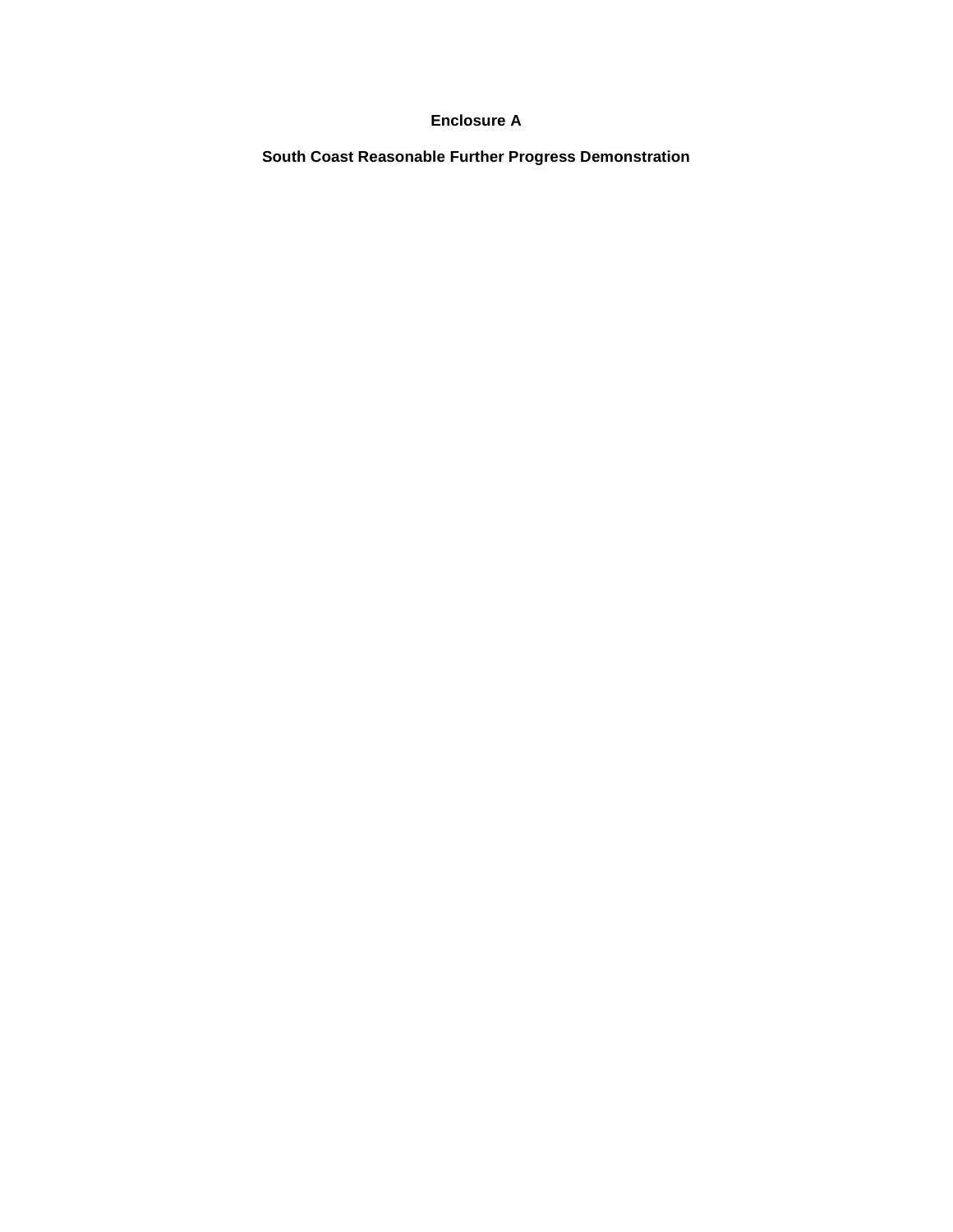|                                                                                                                   | 2002   | 2008       | 2011       | 2014       | 2017       | 2020       | 2023       |
|-------------------------------------------------------------------------------------------------------------------|--------|------------|------------|------------|------------|------------|------------|
| <b>Baseline ROG</b>                                                                                               | 896.7  | 654.9      | 603.1      | 569.1      | 549.5      | 538.4      | 536.0      |
| CA MVCP/RVP Adjustment                                                                                            | 0.0    | 56.1       | 73.0       | 86.6       | 93.7       | 98.3       | 101.6      |
| <b>RACT Corrections</b>                                                                                           | 0      | 0          | 0          | 0          | 0          | 0          | 0          |
| Adjusted 2002 Baseline ROG in milestone                                                                           |        |            |            |            |            |            |            |
| year                                                                                                              | 896.7  | 840.6      | 823.7      | 810.1      | 803.0      | 798.4      | 795.1      |
| RFP commitment for ROG reductions from                                                                            |        |            |            |            |            |            |            |
| new measures                                                                                                      |        | 0          | 0          | 0          | 0          | 0          | 0          |
| Required % change since previous<br>milestone year (ROG or NOx) compared<br>to 2002                               |        | 18%        | 9%         | 9%         | 9%         | 9%         | 9%         |
| Required % change since 2002 (ROG or<br>NO <sub>x</sub> )                                                         |        | 18%        | 27%        | 36%        | 45%        | 54%        | 63%        |
| <b>Target ROG levels</b>                                                                                          |        | 735.3      | 654.6      | 573.9      | 493.2      | 412.5      | 331.8      |
| Apparent shortfall in ROG                                                                                         |        | 0.0        | 0.0        | 0.0        | 56.3       | 125.9      | 204.2      |
| Apparent shortfall in ROG, %                                                                                      |        | 0.0%       | 0.0%       | 0.0%       | 7.0%       | 15.8%      | 25.7%      |
| ROG shortfall previously provided by NOx<br>substitution, %                                                       |        | 0.0%       | 0.0%       | 0.0%       | 0.0%       | 7.0%       | 15.8%      |
| Actual ROG shortfall, %                                                                                           |        | 0.0%       | 0.0%       | 0.0%       | 7.0%       | 8.8%       | 9.9%       |
|                                                                                                                   |        |            |            |            |            |            |            |
| <b>Baseline NOx</b>                                                                                               | 1078.5 | 862.8      | 738.5      | 650.3      | 578.4      | 523.9      | 505.6      |
| CA MVCP Adjustment                                                                                                | 0.0    | 64.7       | 80.6       | 93.0       | 98.3       | 102.4      | 105.9      |
| Adjusted 2002 Baseline NOx in milestone<br>year                                                                   | 1078.5 | 1013.8     | 997.9      | 985.5      | 980.2      | 976.1      | 972.6      |
| RFP commitment for NO <sub>x</sub> reductions from                                                                |        |            |            |            |            |            |            |
| new measures                                                                                                      | 0      | 0          | 0          | 0          | 0          | 0          | 0          |
| Change in NOx since 2002                                                                                          |        | 151.0      | 259.4      | 335.2      | 401.8      | 452.2      | 467.0      |
| Change in NOx since 2002, %                                                                                       |        | 14.9%      | 26.0%      | 34.0%      | 41.0%      | 46.3%      | 48.0%      |
| NOx reductions since 2002 already used<br>for RFP substitution and contingency<br>through last milestone year, %  |        | 0.0%       | 3.0%       | 3.0%       | 3.0%       | 10.0%      | 18.8%      |
| NOx reductions since 2002 available for<br>RFP substitution and contingency in this<br>milestone year, %          |        | 14.9%      | 23.0%      | 31.0%      | 38.0%      | 36.3%      | 29.2%      |
| Change in NOx since 2002 used for ROG<br>substitution in this milestone year, %                                   |        | 0.0%       | 0.0%       | $0.0\%$    | 7.0%       | 8.8%       | 9.9%       |
| Change in NOx since 2002 available for<br>contingency in this milestone year, %                                   |        | 3.0%       | 3.0%       | 3.0%       | 3.0%       | 3.0%       | $3.0\%$ *  |
| Change in NOx since 2002 surplus after<br>meeting substitution and contingency<br>needs in this milestone year, % |        | 11.9%      | 23.0%      | 31.0%      | 31.0%      | 27.6%      | 19.3%      |
| RFP shortfall, if any                                                                                             |        | 0.0%       | 0.0%       | 0.0%       | 0.0%       | 0.0%       | 0.0%       |
| RFP Met?                                                                                                          |        | <b>YES</b> | <b>YES</b> | <b>YES</b> | <b>YES</b> | <b>YES</b> | <b>YES</b> |
| Contingency Met?                                                                                                  |        | <b>YES</b> | <b>YES</b> | YES        | <b>YES</b> | <b>YES</b> | YES*       |

 **South Coast Reasonable Further Progress, summer planning, tons per day** 

\* 2024 mobile source program reductions are relied upon to meet 2023 contingency requirements.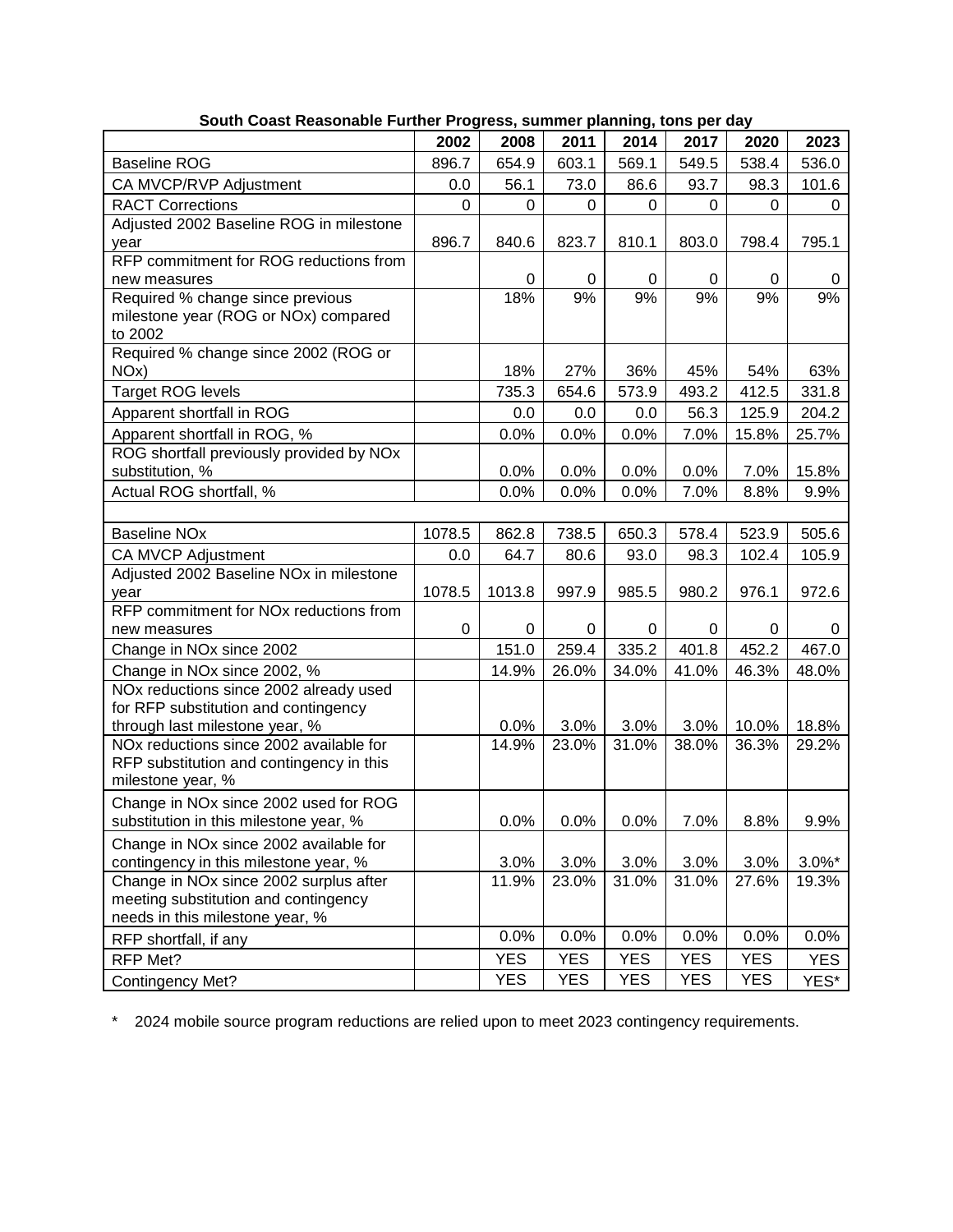## **Enclosure B**

 **San Joaquin Valley Reasonable Further Progress Demonstration**